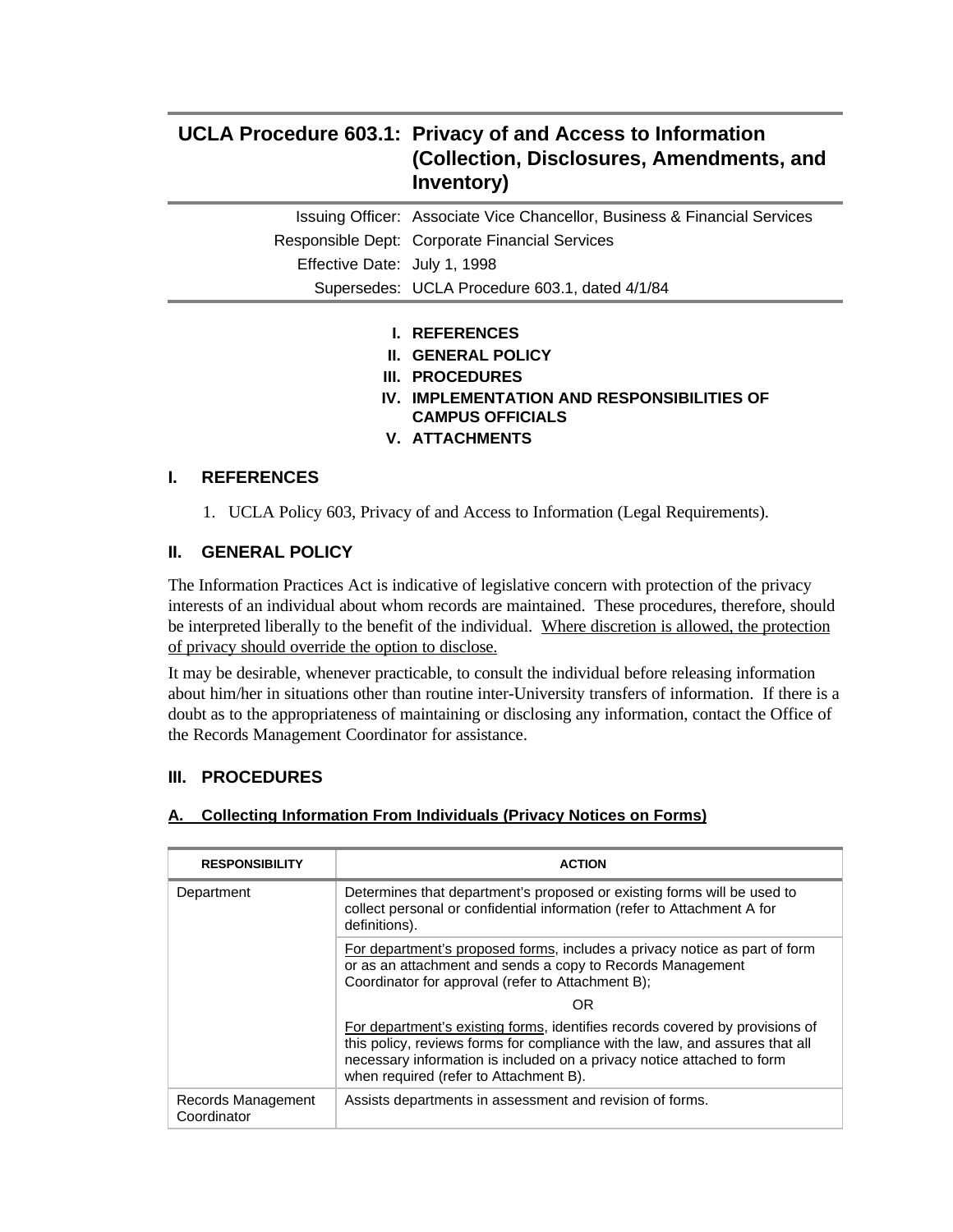| <b>RESPONSIBILITY</b>                              | <b>ACTION</b>                                                                                                                                                                                                       |
|----------------------------------------------------|---------------------------------------------------------------------------------------------------------------------------------------------------------------------------------------------------------------------|
| Department                                         | Sends approved form to Procurement or Mail & Document Services for<br>production.                                                                                                                                   |
| <b>Procurement and Mail</b><br>& Document Services | Serve as secondary control points to review forms ordered by campus<br>departments and ensure such forms comply with University policy<br>requirements and include appropriate notification and access information. |
|                                                    | Return orders for forms which do not meet policy requirements to<br>originating departments for correction of deficiencies.                                                                                         |

## **B. Disclosure of Information from an Individual's Records**

| <b>RESPONSIBILITY</b> | <b>ACTION</b>                                                                                                                                                                                                                                                                                                                                                                                                                                                   |  |  |  |
|-----------------------|-----------------------------------------------------------------------------------------------------------------------------------------------------------------------------------------------------------------------------------------------------------------------------------------------------------------------------------------------------------------------------------------------------------------------------------------------------------------|--|--|--|
| Department            | Receives request for disclosure of information.                                                                                                                                                                                                                                                                                                                                                                                                                 |  |  |  |
|                       | If request is routine and clearly meets provisions summarized in<br>Attachment C, ensures that such requests are met within specified time<br>periods. (Confidential academic personnel records are available only<br>through Office of Vice Chancellor, Academic Personnel.)                                                                                                                                                                                   |  |  |  |
|                       | Note: If uncertain of appropriateness of response, requests guidance<br>from either:                                                                                                                                                                                                                                                                                                                                                                            |  |  |  |
|                       | Records Management Coordinator for questions of general records<br>٠<br>disclosure, or                                                                                                                                                                                                                                                                                                                                                                          |  |  |  |
|                       | Vice Chancellor, Academic Personnel or Assistant Vice Chancellor,<br>Campus Human Resources for questions of academic or staff<br>personnel records disclosure.                                                                                                                                                                                                                                                                                                 |  |  |  |
|                       | Charges per page fee for copies of any records requested. Fee may be<br>requested in advance and an extra charge may be levied to reflect actual<br>cost to University if records need to be abstracted.                                                                                                                                                                                                                                                        |  |  |  |
|                       | Maintains records of disclosure as required by law for 3 years or until file is<br>destroyed, whichever is sooner. Records should include the following: Date<br>of Disclosure, Person Receiving Information (stating their name, title, and<br>business address), Information Disclosed (being specific), Purpose of<br>Disclosure (being specific), Reported By and Authorized Signiture of each<br>Disclosure (see Attachment D for Sample Disclosures log). |  |  |  |
|                       | Monitors transfer of records outside University to ensure that no information<br>is transferred unless such transfer is compatible with purposes of meeting<br>reporting requirements of Information Practices Act.                                                                                                                                                                                                                                             |  |  |  |

## **C. Making Amendments to an Individual's Records**

| <b>RESPONSIBILITY</b> | <b>ACTION</b>                                                                                                                                                                                                                                                                      |  |  |  |
|-----------------------|------------------------------------------------------------------------------------------------------------------------------------------------------------------------------------------------------------------------------------------------------------------------------------|--|--|--|
| Department            | Receives written requests to amend files and records from the individual<br>and takes appropriate action, within 30 days.                                                                                                                                                          |  |  |  |
|                       | If department makes corrections, individual is informed.                                                                                                                                                                                                                           |  |  |  |
|                       | OR                                                                                                                                                                                                                                                                                 |  |  |  |
|                       | If department refuses to amend record, individual is informed of reason for<br>refusal, and established procedures for requesting review of refusal.<br>Reviews take place within 30 days, unless for good cause shown, campus<br>extends review period for an additional 30 days. |  |  |  |
| Individual            | If after such review, department refuses to amend record, individual is<br>permitted to file a statement of reasonable length setting forth reasons for<br>disagreement.                                                                                                           |  |  |  |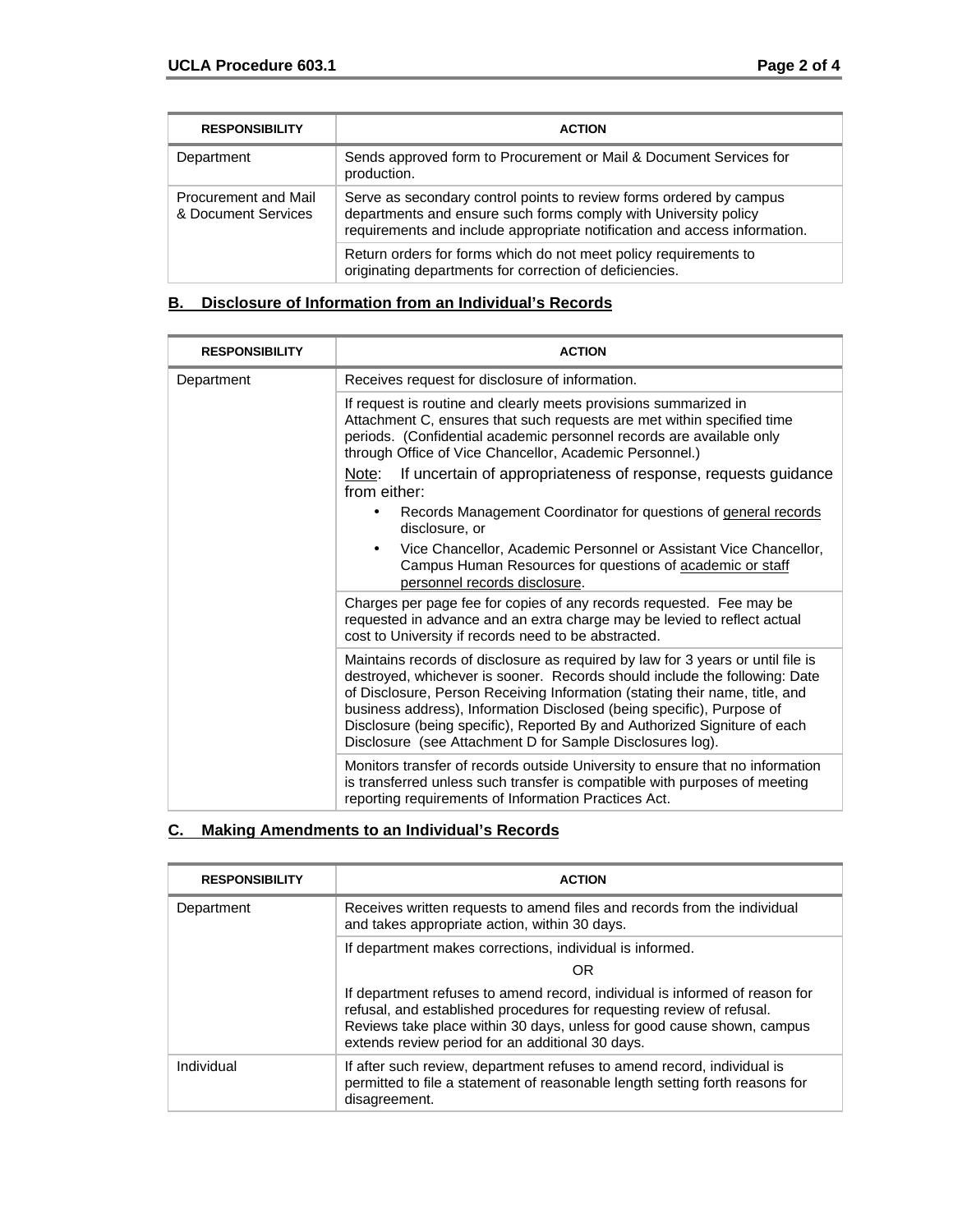| <b>RESPONSIBILITY</b> | <b>ACTION</b>                                                                                                                                                                                                                                                               |
|-----------------------|-----------------------------------------------------------------------------------------------------------------------------------------------------------------------------------------------------------------------------------------------------------------------------|
| Individual (cont'd)   | Notes any portion of record which is disputed and makes available copies<br>of the individual's statement and copies of a concise statement of reasons<br>for not making the amendment to any person to whom disputed record has<br>been or is disclosed.                   |
|                       | Note: After 7/1/78, campus shall inform any person to whom a record has been<br>disclosed during preceding 3 years of any correction of an error in the record or of any<br>dispute about the record if name and address of people to whom disclosure was made<br>is known. |

#### **D. Annual Inventory of Record Systems**

| <b>RESPONSIBILITY</b>             | <b>ACTION</b>                                                                                                            |  |  |  |
|-----------------------------------|--------------------------------------------------------------------------------------------------------------------------|--|--|--|
| Records Management<br>Coordinator | Requests following information, annually, for each system of records containing<br>personal or confidential information: |  |  |  |
|                                   | Name of campus office which maintains information, and name or<br>title and description of system of records.            |  |  |  |
|                                   | Categories and approximate number of individuals on whom records<br>are maintained.                                      |  |  |  |
|                                   | Each major use or purpose for personal or confidential information<br>within system.                                     |  |  |  |
|                                   | Legal authority for maintenance of personal or confidential<br>information.                                              |  |  |  |
|                                   | Disposition schedule for information.                                                                                    |  |  |  |
|                                   | General sources of information.                                                                                          |  |  |  |
|                                   | Disclosures of information that will be made to a governmental<br>$\bullet$<br>agency when required.                     |  |  |  |
| Department                        | Provides information as requested for purpose of meeting reporting<br>requirements of Information Practices Act.         |  |  |  |

## **IV. IMPLEMENTATION AND RESPONSIBILITIES OF CAMPUS OFFICIALS**

The following campus officials have been assigned general responsibilities for the implementation of the Information Practices Act. Departmental responsibilities for specific procedures are outlined in Section III.

#### **A. Vice Chancellors and Deans are Assigned the Responsibilities to:**

Ensure that the provisions of campus policies and procedures are implemented by departments within their areas of responsibility.

Review and monitor the establishment and maintenance of departmental record systems and the procedures followed by the departments in responding to requests for access to information about individuals.

Assure that all policy requirements are applied to any personal or confidential records maintained or operated, under contract, on the University's behalf.

#### **B. The Records Management Coordinator is Assigned the Responsibilities to:**

Disseminate information concerning state and federal laws and University and campus policies and procedures to the appropriate persons in individual departments.

Design and review, as necessary, the policies and procedures governing development, operation, disclosure and maintenance of general University records containing personal or confidential information and inform the Deans and Vice Chancellors of all such policies and procedures.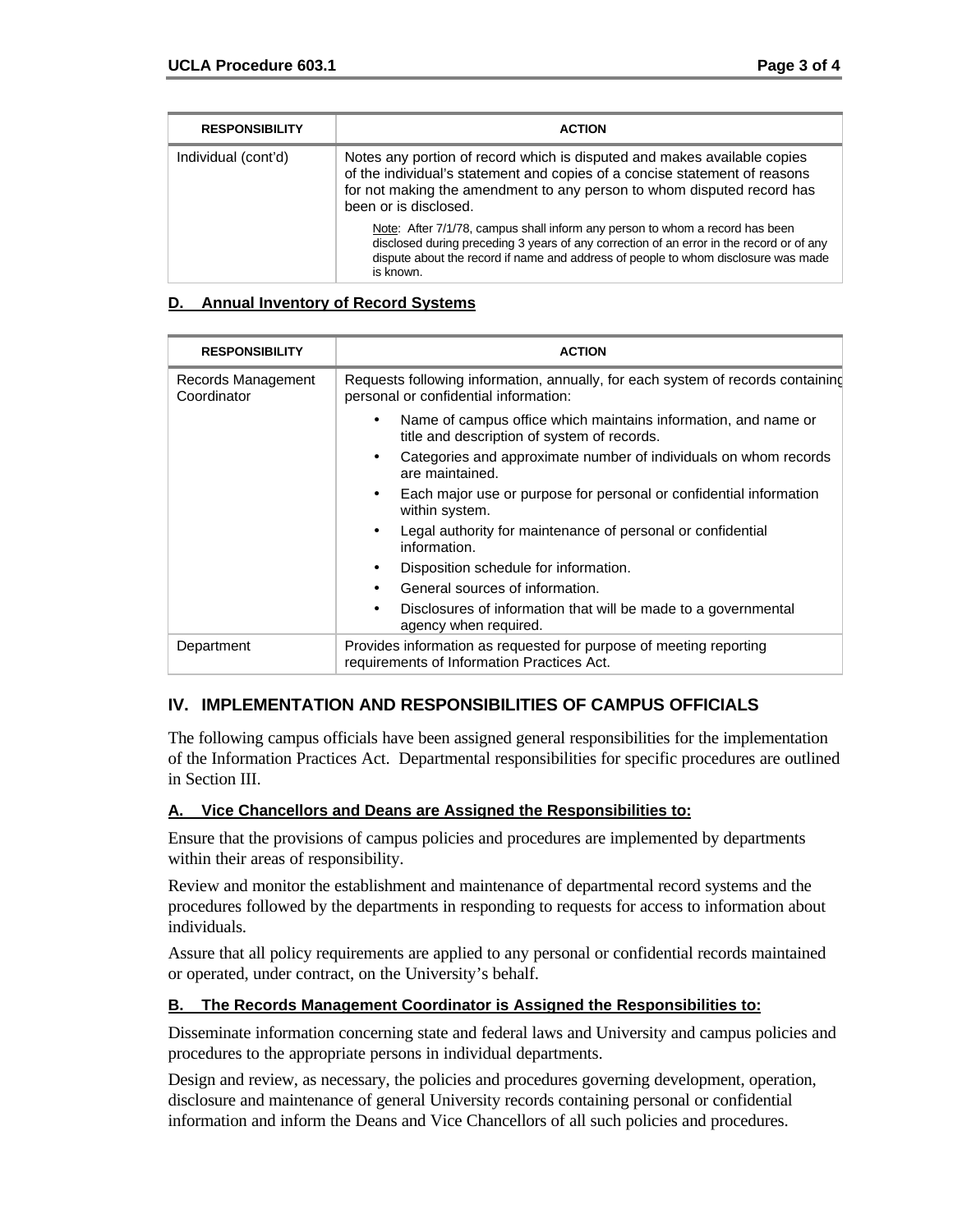Gather appropriate data and prepare and file all reports as required by law.

Establish and maintain records of the types of forms kept in campus departments and assist individuals to find those records which may contain personal information about them.

Assist departments in assessment and revision of forms.

Receive formal complaints from individuals other than University employees who are dissatisfied with actions or decisions of University officials and arrange for review of the disputed actions or decisions.

Provide guidance to departments in responding to requests for general records disclosure, including consultation with the Systemwide Records Management Coordinator and General Counsel's Office when necessary.

#### **C. The Vice Chancellor, Academic Personnel and the Assistant Vice Chancellor, Campus Human Resources are assigned the responsibilities to:**

Design and revise as necessary the policies and procedures governing development, operation, disclosure and maintenance of academic and staff personnel records and inform the Deans and Vice Chancellors of all such policies and procedures.

Provide guidance to departments in responding to requests for academic and staff personnel records disclosure, including consultation with Systemwide Records Management Coordinator and General Counsel's Office when necessary.

## **V. ATTACHMENTS**

- A. Definitions of Personal, Non-Personal, and Confidential Information
- B. Privacy Notice Information & Sample Wording
- C. Access to Personal Information by the Individual, University Employees or Others
- D. UCLA Information Disclosures Log Sample

**Issuing Officer**

**/s/ Sam J. Morabito**

**Associate Vice Chancellor, Business & Financial Services**

**Questions concerning this policy or procedure should be referred to the Responsible Department listed at the top of this document.**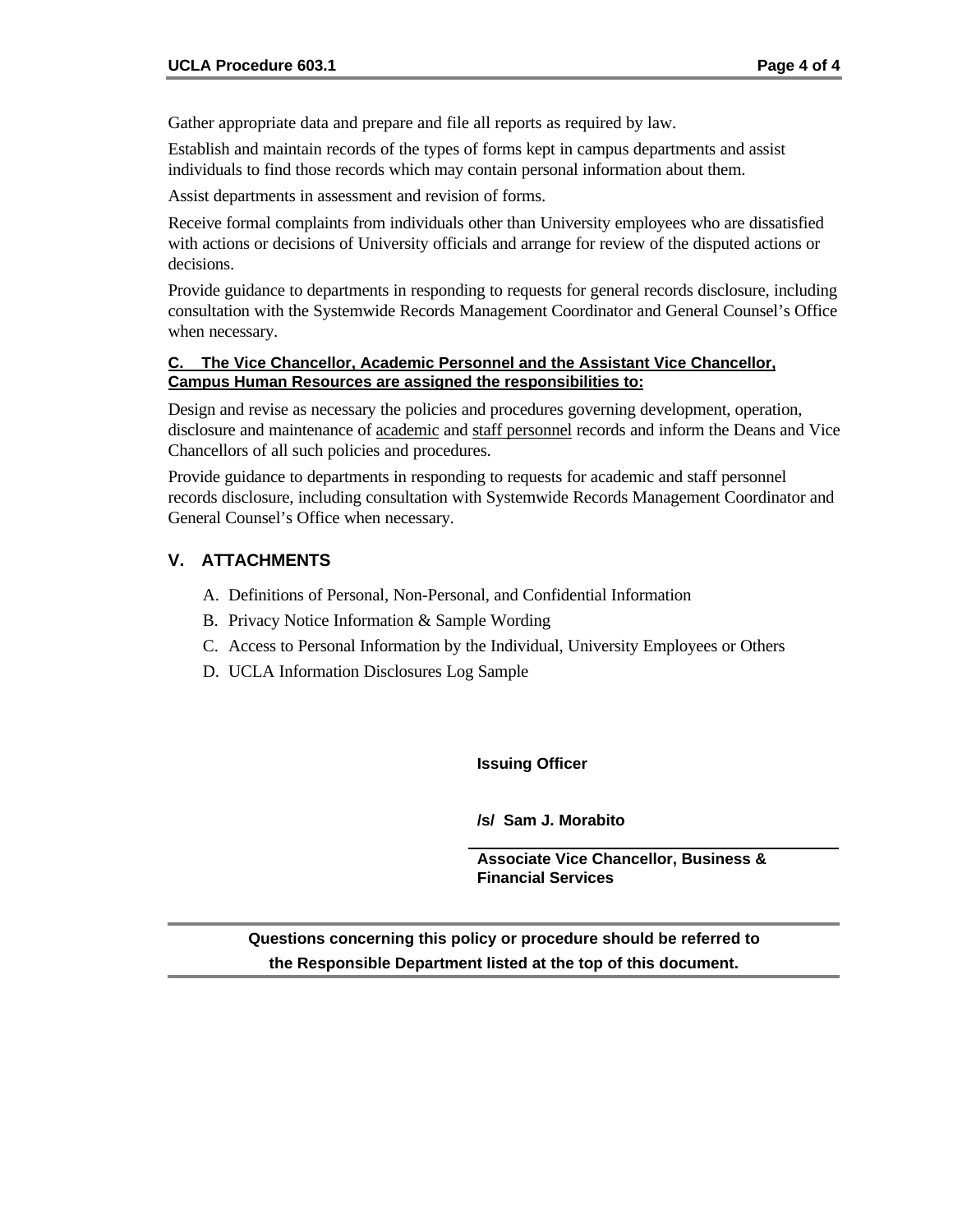## **ATTACHMENT A**

#### **DEFINITIONS OF PERSONAL, NON-PERSONAL AND CONFIDENTIAL INFORMATION**

#### **A. Personal Information**

Any information in any record about an individual which is maintained by the University and is not included in the definitions of non-personal and confidential information in items B and C below. Examples include but are not limited to home telephone numbers, citizenship, birth dates, social security numbers, education records, business and financial transactions, medical and employment histories. (Note that an individual's home address may be disclosed after the individual has had the opportunity to request nondisclosure but does not so request.)

## **B. Non-Personal Information**

Information consisting only of names, campus addresses, campus telephone numbers, and other limited factual data which could not, in any reasonable way: (a) reflect or convey anything detrimental, disparaging, or threatening to an individual's reputation, rights, benefits, privileges, or qualifications; or (b) be used to make a determination that would affect an individual's rights, benefits, privileges, or qualifications;

A campus telephone book or directory;

A card catalog of any campus library, or the contents of any book listed within the card catalog;

A mailing list (consisting only of names and addresses) used exclusively by the campus or the University (see UCLA Policy 311);

Records required by law to be maintained and used solely as a system of statistical records, as long as such records are not used in making any determination about an identifiable individual.

## **C. Confidential Information**

Any record pertaining to:

The enforcement of criminal laws;

Written testing or examination material, or scoring keys used to determine individual qualifications for appointment or promotion, or for academic examination;

Medical, psychiatric, or psychological material if the campus determines that disclosure would be medically or psychologically detrimental to the individual;

Investigative materials (including their sources) maintained for the purpose of investigating a specific violation of a state law as long as an investigation is in process and is necessary to protect law enforcement activities;

Medi-Cal related health care service claims.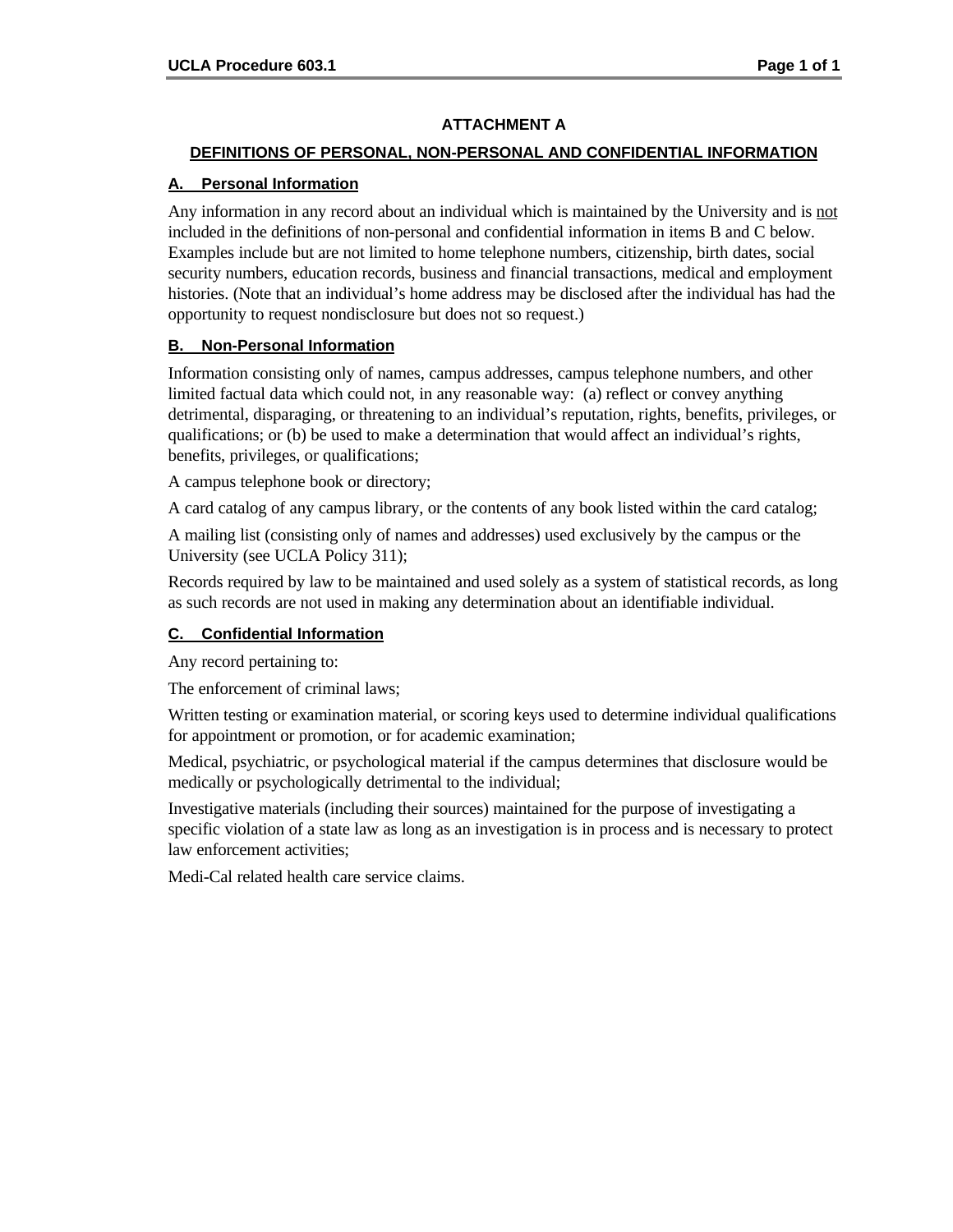#### **ATTACHMENT B**

#### **PRIVACY NOTICE INFORMATION AND SAMPLE WORDING**

When an individual is asked to complete a form used to supply confidential or personal information, a written statement containing the following will be given to the individual, or included on the form unless the statement has been given to the individual during the previous twelve months.

- The name of the campus department or office requesting the information.
- The title and campus address of the person who is responsible for the maintenance of the information.
- The University policy or other legal authority which authorizes the maintenance of the information.
- Whether submission of the information is mandatory or voluntary.
- The consequences, if any, of not providing all or any part of the requested information.
- The principal purpose or purposes for which the information is to be used.
- The individual's right to review records containing personal information maintained on him or her by the University.
- Any known or foreseeable transfer to a governmental agency of the information which may be made.

A sample notice is presented below to assist departments in designing required notices. Notices should be approved by the Records Management Coordinator.

#### **PRIVACY NOTICE**

#### (Insert Appropriate Information Where Parentheses Appear)

The California Information Practices Act requires the University to provide the following information to individuals who are asked to supply information about themselves:

- The principal purpose for requesting the information on the attached form is to- (Describe Purpose: e.g., permit parking, evaluate qualifications for employment, etc.).
- This information is solicited in accordance with University policy adopted pursuant to Article IX, Section 9 of the California Constitution (or any other expressly numbered or dated policy, or state or federal law which you know requires the information).
- Furnishing each item of information requested on the attached form is mandatory (except those items, if any, which are voluntary and which should here be noted). Failure to provide the requested information will delay or may prevent completion of the purpose for which the attached information is intended.
- Information furnished on the attached form may be used by various University departments as required in the regular course of business, and may be transmitted to State and Federal government agencies if required by law.
- You have the right to review personal information obtained about you in accordance with University policy and may contact the office of record maintaining such information or the Records Management Coordinator for more information concerning your rights.
- The material on the attached form is maintained by (Name of Office and Title of Responsible Officer.)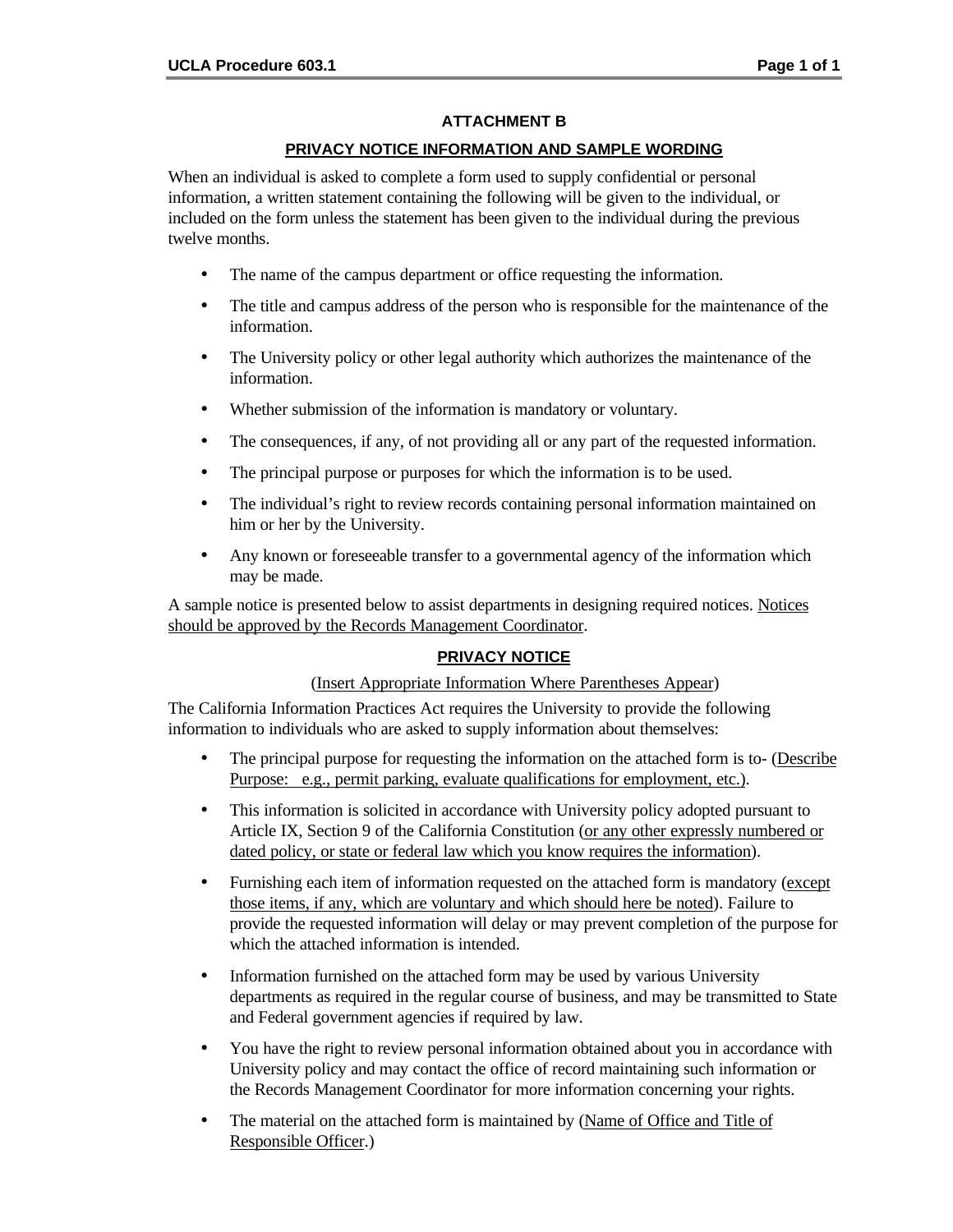#### **ATTACHMENT C**

#### **Access to Personal Information by the Individual, University Employees or Others**

#### **Access by Individual Subject of the Record:**

Records containing personal information shall be made available to the individual subject of the record upon an unsolicited written or oral request and with proper identification.

A record shall be made available within 30 calendar days of the request except that a record located at a storage center shall be made available within 60 calendar days. Failure to reply to the request within these time periods shall be considered a denial of the request.

The record or an exact copy of the record may be inspected at the campus. An individual may have an exact copy of all or any portion of the record within 15 calendar days of the inspection. If the individual requesting access cannot come to the campus to inspect records, the individual may request, in writing, that the University mail an exact copy of the records to a designated address. Such written request shall be accompanied by a certification that the requester is the individual to whom the information pertains. A sample request and certification form are available from the Records Management Coordinator.

Information, including letters of recommendation, compiled for the purpose of determining suitability, eligibility or qualifications for employment, reappointment, advancement, or promotion, and received with the promise that the identity of the source of the information would be held in confidence (or, if compiled prior to 7/1/78, with the understanding that the identity of the source of information would be held in confidence) shall be released to the individual to whom the information pertains as follows:

- A copy of the text of the material with such deletions made as necessary to protect the identity of the source of the information; or
- A comprehensive summary of the information. (Only in this form for academic personnel.)

However, the identity of the source of the information shall be released to the individual if the source is the employee's supervisor, unless the supervisor is a chairperson of an academic department.

Full disclosure shall be made to the individual of any personal information that could reasonably in any way reflect or convey anything detrimental, disparaging, or threatening to any individual's reputation, rights, benefits, privileges, or qualifications, or be used by the campus to make a determination that would affect an individual's rights, benefits, privileges, or qualifications.

NOTE: (1) A record containing confidential information shall not be available to the individual subject of the record, except that medical, psychiatric, or psychological material will be made available when the campus determines that disclosure would not be medically or psychologically detrimental of the individual. If determined that disclosure would be medically or psychologically detrimental to the individual, the information shall, upon written authorization of the individual, be disclosed to a physician, psychiatrist, or other licensed medical or psychological personnel designated by the individual to whom the record pertains. An individual will be notified within 30 calendar days of a request if the record is a confidential one and not releasable to him or her. (2) In disclosing information in a record to any individual, the campus will not disclose any personal information relating to another individual or any confidential information in the record.

#### **Access by University Employees and Officials:**

University of California employees, officials, or volunteers shall have access to specific information in the records when necessary to the performance of their assigned duties and if the use of such records is consistent with the purpose(s) for which the information was acquired.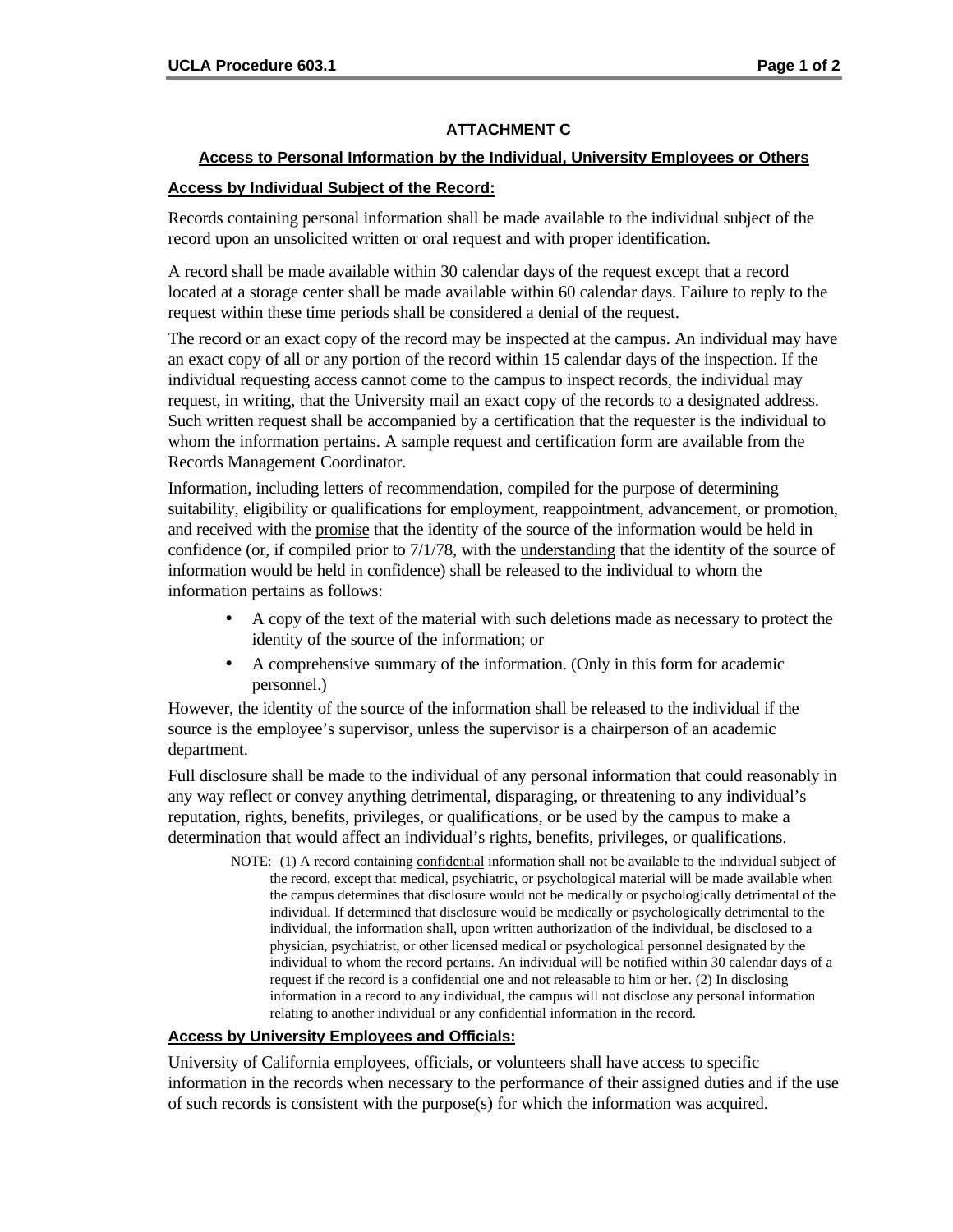#### **Access by All Others**:

The campus will not disclose any personal information maintained on an individual to others unless:

- The individual to whom the record pertains has given prior written consent within 30 calendar days of the disclosure or within a time limit specified by the individual in the written consent.
- The individual to whom the record pertains has a duly appointed guardian or conservator, or is represented by another person and it can be proven with reasonable certainty that such person is the authorized representative of the individual to whom the information pertains.
- The information is available to members of the public in accordance with provisions of the California Public Records Act. This includes information which is a part of an individual's employment contract with the University. The following information shall be released to a member of the public upon request: the employee's date of hire, current job title, current rate of pay, organizational unit assignment, and current job description.
- The campus has received advance, adequate, written assurance that the information will be used solely for statistical research or reporting purposes, and the information is in a form that will not identify an individual.
- The transfer of the information to a person or state agency is necessary for the requesting agency to perform its constitutional or statutory duties, and such use is compatible with a purpose for which the information was collected.
- The record is requested under a state or federal law and is released to a governmental entity.
- The campus determines that compelling circumstances exist which affect the health or safety of an individual. A notice that the information has been disclosed will be sent to the individual at his or her last known address.
- The disclosure is pursuant to a subpoena, court order, or other circumstances where the University is required by law to release the information, if, before the disclosure, the campus reasonably attempts notify the individual.
- The disclosure is pursuant to a search warrant.
- The disclosure is to a law enforcement agency when required to an investigation of a criminal activity, unless such disclosure is otherwise prohibited by law.
- The information is to a department of the University or a nonprofit educational institution conducting scientific research, provided the request for information includes assurances of the need for personal or confidential information; procedures for protecting the confidentiality of the information; and assurances that the personal identity of the subject shall not be further disclosed in individually identifiable form.
- The disclosure is in response to a request by a prospective non-University employer who, in the judgment of the department head/division leader, has a legitimate interest in receiving such information. In such a circumstance, a department head/division leader may provide a general oral evaluation of an individual on a confidential basis.
- The disclosure is to a committee of the State Legislature or to a member of the State Legislature when the member has the permission of the individual to whom the information pertains.